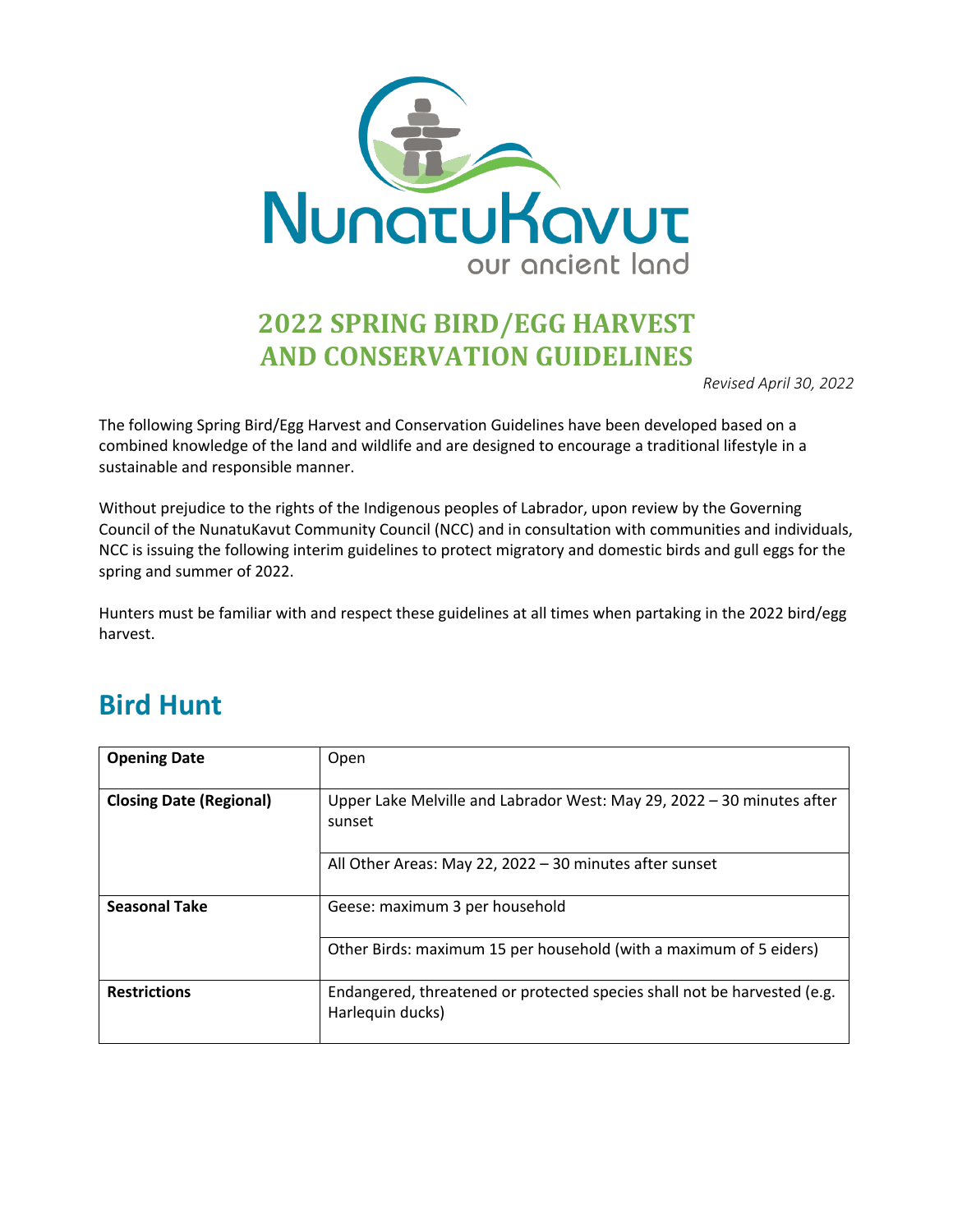# **Egging (Gull)**

| <b>Opening Date</b>            | Open                                                                                   |
|--------------------------------|----------------------------------------------------------------------------------------|
| <b>Closing Date (Regional)</b> | Upper Lake Melville: June 12, 2022 - 30 minutes after sunset                           |
|                                | All Other Areas: June 12, 2022 - 30 minutes after sunset                               |
| <b>Seasonal Take</b>           | 24 eggs per household                                                                  |
| <b>Restrictions</b>            | Under no circumstances will nesting areas of any species be disturbed<br>while hunting |

### **Protected Areas – Hunting and Egging Not Permitted**

- Table Bay or St. Peter's Bay areas (the area between White Point and Long Point)
- Salt Pond in Muddy Bay (Cartwright Area)

*Note:* These areas have been excluded from the NunatuKavut Spring Bird Hunt until a conservation strategy is negotiated between NCC, NunatuKavut communities and relevant authorities.

#### **General Guidelines:**

- Hunters must have their valid, Full Member NunatuKavut membership card in possession at all times and a copy of these guidelines.
- Generally accepted regulations and guidelines for hunter safety must be observed at all times.
- Under these guidelines, if approached by a wildlife enforcement officer, hunters must identify themselves as Indigenous, show their membership ID card, and state that they are hunting under the conservation guidelines of NCC.
- Hunters must follow all public health directives related to the COVID-19 global pandemic while participating in the spring hunt.
- The NCC is asking hunters to look for any signs of potential Avian Influenza (HPAI) in birds this spring and report any sightings to NCC's Environment and Natural Resources (ENR) department. Symptoms may include:
	- o tremors or lack of coordination;
	- o swelling around the head, neck and eyes;
	- o lack of energy or movement;
	- o coughing, gasping for air or sneezing;
	- o diarrhea; or
	- o sudden death.

These guidelines have been approved by NCC's Governing Council proclaimed on April 30, 2022, pursuant to the inherent authority of NCC. Amendments to the guidelines may be made at the discretion of the Council. If further information is required concerning these guidelines, please contact NCC's ENR department at (709) 896-0592 ext. 229 or grussell@nunatukavut.ca